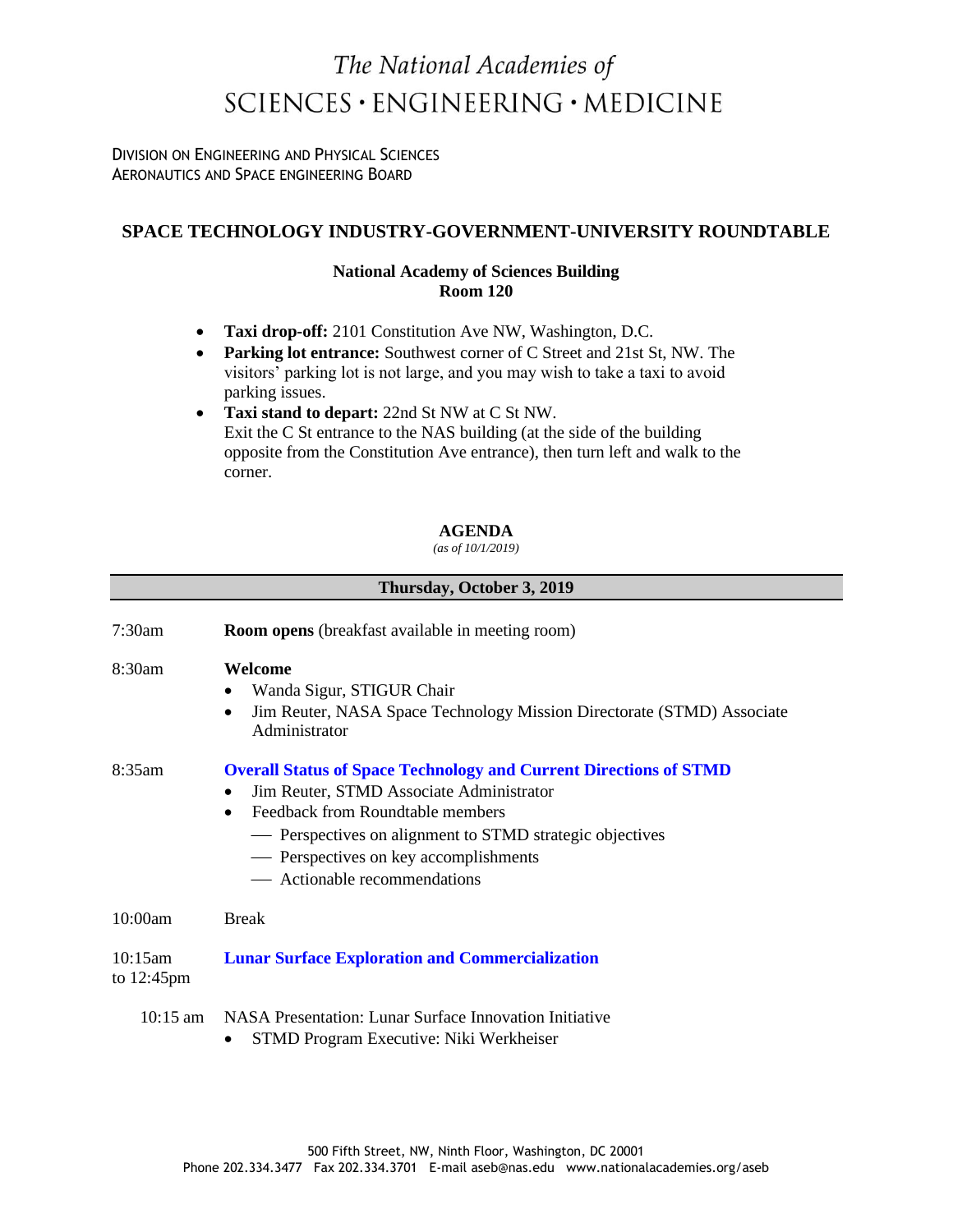- 10:45am STMD staff and Roundtable members will ask questions of a panel of experts and other Roundtable members.
	- Topics
		- ⎯ High priority opportunities to incorporate commercialization into the Lunar Surface Innovation initiative
		- Key technology needs
		- Technological and other factors that will drive private investment and publicprivate partnerships that would facilitate lunar surface exploration
	- STMD staff
		- Jeff Sheehy
		- Lee Mason
		- Jim Reuter
	- Panel of Experts
		- Moderator: Marcia Smith, STIGUR
		- Carissa Christensen, Bryce Space and Technology
		- Matt Kozlov, Techstars Starburst Space Accelerator
		- Rob Meyerson, Delalune Space
		- ⎯ George Sowers, Colorado School of Mines
		- Les Kovacs, Firefly Aerospace

### 12:30pm Feedback from STIGUR

### 12:45pm Lunch

### 1:30pm **Early Stage Research Programs in STMD**

- Claudia Meyer, STMD
- NASA panel (opening remarks of 20 minutes each)
	- Moderator: Charles Farhat, Stanford, STIGUR member
	- Jason Derleth, STMD: NASA Innovative Advanced Concepts (NIAC) Program
	- Ricky Howard, NASA Center Innovation Fund
	- David Moyer and Jan Rogers, STMD: Space Technology Research Grants
- Discussion with Roundtable members. Topics:
	- ⎯ Are changes needed to the focus and scope of the early stage research activities? Are changes needed?
	- Should some elements of the space research community have greater involvement?
	- How can the selection process be improved?

### 3:00pm Break

### 3:15pm **General Discussion**

- What topics or technologies would be most useful for STMD to hear about at future meetings?
- What research and technology development areas should STMD address in more detail?
- How can STMD better address the space technology needs of NASA, other federal agencies, and industry?
- Action items for STMD and the Roundtable
- Feedback and comments from new members